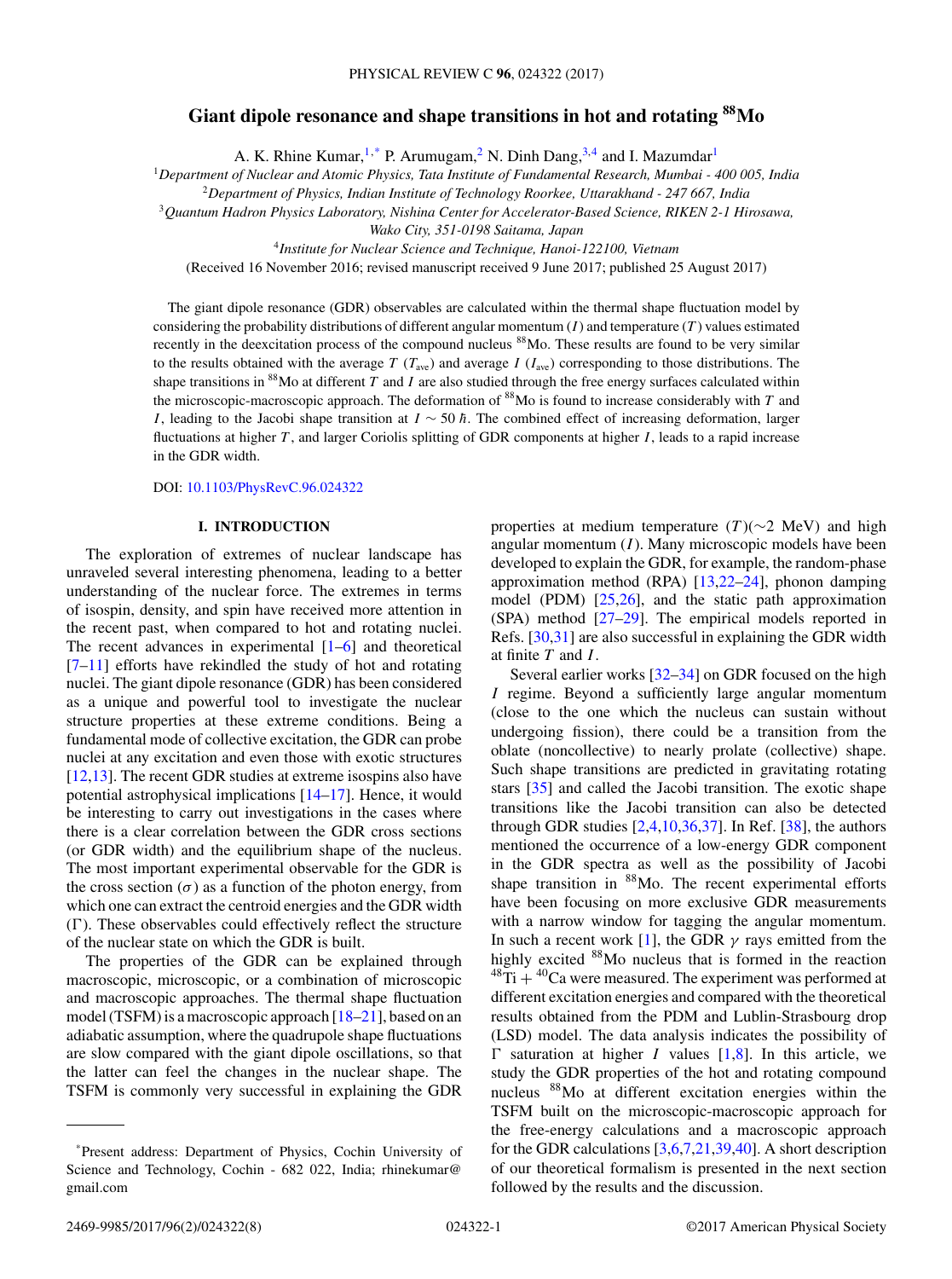## **II. THEORETICAL FRAMEWORK**

<span id="page-1-0"></span>It is well known that statistical quantities will have more fluctuations if the system is finite  $[41]$ . In tiny, finite systems like nuclei, the observables are highly dependent on the fluctuations around the most probable value obtained within the mean-field approach. The simplest solution to this problem is to regard the probability distribution as the Boltzmann factor and to calculate the expectation value of an observable as an average over all possible degrees of freedom. In the study of the structural transitions in hot and rotating nuclei, the most relevant degrees of freedom are the parameters describing the shape of the nucleus  $(\beta, \gamma)$ . The expectation value of an observable  $O$  incorporating thermal shape fluctuations is given by [\[20,42\]](#page-7-0)

$$
\langle \mathcal{O} \rangle_{\beta,\gamma} = \frac{\int_{\beta} \int_{\gamma} \mathcal{D}[\alpha] \exp \left[ -F_{\text{TOT}}(T, I; \beta, \gamma) / T \right] \mathfrak{F}_{\text{TOT}}^{-3/2} \mathcal{O}}{\int_{\beta} \int_{\gamma} \mathcal{D}[\alpha] \exp \left[ -F_{\text{TOT}}(T, I; \beta, \gamma) / T \right] \mathfrak{F}_{\text{TOT}}^{-3/2}}.
$$
\n(1)

The volume element is chosen to be  $\mathcal{D}[\alpha] = \beta^4 |\sin 3\gamma| d\beta d\gamma$ and  $\mathfrak{I}_{\text{TOT}}$  is the moment of inertia. The total free energy ( $F_{\text{TOT}}$ ) at a fixed deformation is calculated using the microscopicmacroscopic (Nilsson-Strutinsky) method extended to high spin and temperature [\[21,40\]](#page-7-0).

The nuclear shapes and the GDR observables are correlated using a macroscopic model which consists of an anisotropic harmonic oscillator potential with a separable dipole-dipole interaction [\[21,43,44\]](#page-7-0). The Hamiltonian describing GDR excitations can be written as

$$
H = H_{\text{osc}} + \eta D^{\dagger} D. \qquad (2)
$$

Here  $H_{osc}$  stands for the anisotropic harmonic oscillator Hamiltonian, and  $\eta$  and  $D$  represent the dipole-dipole interaction strength and dipole operator, respectively. The total GDR cross section  $\sigma$  is constructed by summing the individual Lorentzians with the peaks at the GDR energies  $(E_i)$  given by the frequencies corresponding to the Hamiltonian  $(H)$ .

The width of these individual components depend on  $E_i$ through the relation  $[45]$ 

$$
\Gamma_{\rm i} = \Gamma_0 (E_{\rm i}/E_{\rm GDR})^{\delta} \tag{3}
$$

where  $\Gamma_0$  represents the GDR width at the ground state. Since the width  $\Gamma_0$  at the ground state is unknown for all the nuclei considered in this work, we chose the value 3.5 MeV which fits the experimental data very well along with the values  $\eta = 2$ and  $\delta = 1.9$ . The GDR energy ( $E_{GDR}$ ) is given by [\[1,12\]](#page-6-0)

$$
E_{\rm GDR} = 18A^{-1/3} + 25A^{-1/6}.
$$
 (4)

In some of the earlier calculations  $[7,21,40]$  $[7,21,40]$ , the energy dependence of the GDR width was dealt purely in an empirical way through the relation [\[45\]](#page-7-0)

$$
\Gamma_{\rm i} = 0.026 E_{\rm i}^{\delta} \ . \tag{5}
$$

In such cases the only adjustable parameter of the model is  $\eta$  which can be unambiguously fixed by reproducing the ground-state width if available. However, the relation (5) and subsequently fitted  $\eta$  for the mass region considered are based

TABLE I. Different daughter nuclei detected along the deexcitation process of compound nucleus 88Mo formed in the reaction <sup>48</sup>Ti + <sup>40</sup>Ca along with their average T ( $T_{\text{ave}}$ ), average I ( $I_{\text{ave}}$ ) and the corresponding weight factors  $(W_v)$ .

| Nucleus $(v)$        | $T_{\text{ave}}$ (MeV) | $I_{\text{ave}}(\hbar)$ | $W_{\nu}$ |
|----------------------|------------------------|-------------------------|-----------|
| 88M <sub>0</sub>     | 3.1                    | 15.17                   | 0.04      |
| ${}^{84}Zr$          | 2.4                    | 28.29                   | 0.51      |
| ${}^{80}\mathrm{Sr}$ | 1.6                    | 24.85                   | 0.40      |
| ${}^{76}\mathrm{Kr}$ | 0.7                    | 19.56                   | 0.05      |
| ${}^{86}Zr$          | 4.3                    | 29.12                   | 0.19      |
| ${}^{80}\mathrm{Sr}$ | 3.6                    | 26.03                   | 0.35      |
| $^{74}$ Se           | 2.6                    | 18.75                   | 0.30      |
| $^{70}\mathrm{Ge}$   | 1.6                    | 15.02                   | 0.14      |
| $^{68} \rm{Ge}$      | 0.8                    | 14.46                   | 0.02      |

on older data [\[21\]](#page-7-0) whereas the recent measurements [\[1\]](#page-6-0) with more precision are quite different from the older data.

#### **III. RESULTS AND DISCUSSION**

In nuclear fusion-evaporation reactions, the compound nucleus formed at high T and I deexcites by emitting GDR  $\gamma$ rays, neutrons, and charged particles. This process produces a number of daughter nuclei along the decay path of the compound nucleus with different  $T$  and  $I$ . The average  $T$  $(T<sub>ave</sub>)$  and average I ( $I<sub>ave</sub>$ ) of the daughter nuclei formed along the decay process will be smaller than the initial  $T$ and I of the compound nucleus. In the reaction  ${}^{48}Ti + {}^{40}Ca$ , a number of daughter nuclei created along the cooling path of the compound nucleus 88Mo at different excitation energies were identified experimentally [\[1\]](#page-6-0). In this exclusive measurement [\[1\]](#page-6-0), the GDR  $\gamma$  rays, the recoiling residual nuclei, and the light charged particles were detected. Also, the GDR  $\gamma$  rays emitted from the compound nucleus as well as the different daughter nuclei created in the deexcitation process were measured properly. The statistical model analysis yields the population matrices of different nuclei as a function of  $T$  and  $I$  [\[1\]](#page-6-0) from which one can extract the corresponding probability distributions. In Table I, we present the list of different daughter nuclei detected during the deexcitation of compound nucleus 88Mo formed in the reaction  $48\text{Ti} + {40\text{Ca}}$  at two different beam energies. The  $T_{\text{ave}}$ ,  $I_{\text{ave}}$  values obtained from the probability distribution of  $T$  and  $I$  and the weight factor of different daughter nuclei are also presented [\[46\]](#page-7-0). We calculate the average GDR cross section of a nucleus with a given Z and N at a given  $T_{\text{ave}}$  and having a probability distribution for  $I$  as

$$
\sigma_{\text{ave}}(T_{\text{ave}}) = \frac{\sum_{i} \sigma(T_{\text{ave}}, I_i) C(i)}{\sum_{i} C(i)} , \qquad (6)
$$

where  $I_i$  are the spins and  $C(i)$  are the corresponding spin counts  $[46]$ .

As the first step, it is very important to analyze whether the average GDR cross sections  $\sigma_{ave}(T_{ave})$  of a nucleus obtained by considering the  $T_{\text{ave}}$  and the probability distribution of  $I$ are same as the GDR cross sections  $\sigma(T_{\text{ave}}, I_{\text{ave}})$  of a nucleus obtained with the  $T_{\text{ave}}$  and  $I_{\text{ave}}$  values obtained from the same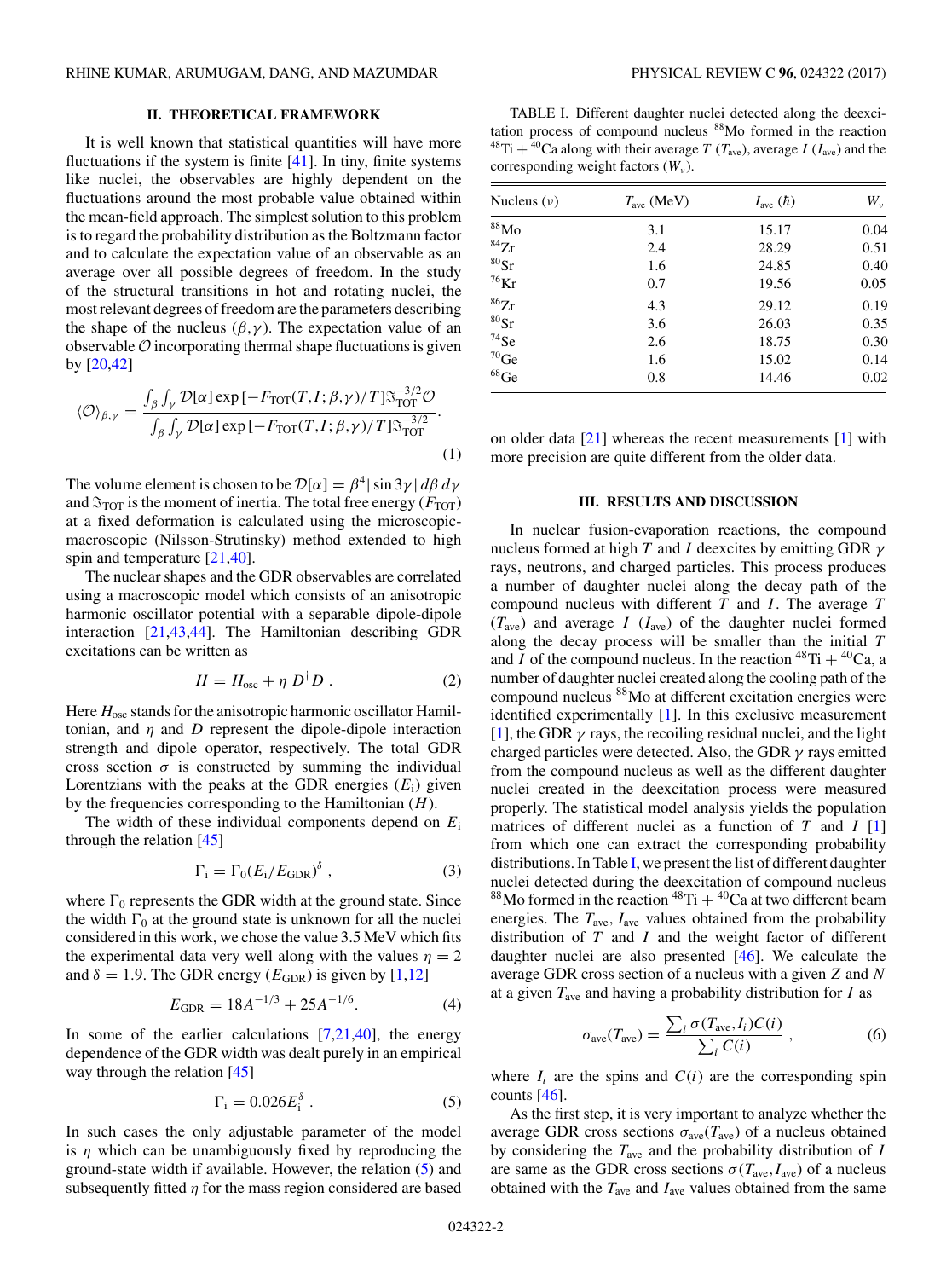<span id="page-2-0"></span>

FIG. 1. GDR cross sections  $(\sigma)$  calculated within the TSFM for different daughter nuclei formed at different temperatures (T) in the deexcitation process of the compound nucleus <sup>88</sup>Mo obtained with beam energy  $E_{\text{lab}} = 300$  MeV. The solid line represents the  $\sigma_{\text{ave}}(T_{\text{ave}})$ obtained by considering an average  $T_{\text{ave}}$  and different angular momentum (*I*) probability distributions [Eq. [\(6\)](#page-1-0)]. The dashed line and dash-dotted lines represent the  $\sigma(T_{ave}, I_{ave})$  obtained with an average  $T_{ave}$  and average  $I_{ave}$  given by Eq. (7), respectively. For the latter case, the results obtained by using free energies from the liquid drop model (LDM) are presented as the dash-dotted lines.

probability distributions. The average  $I$  is estimated as

$$
I_{\text{ave}} = \frac{\sum_{i} I_{i} C(i)}{\sum_{i} C(i)} \,. \tag{7}
$$

In Fig. 1 we compare the theoretical  $\sigma$  of daughter nuclei produced within the decay path of the compound nucleus <sup>88</sup>Mo formed at beam energy  $E_{\text{lab}} = 300$  MeV. The solid line represents  $\sigma_{ave}(T_{ave})$ , i.e., the average  $\sigma$  obtained by considering the  $T_{\text{ave}}$  and the I probability distribution with the weight of each  $I$  [Eq. [\(6\)](#page-1-0)]. The dashed line represents  $\sigma(T_{\text{ave}},I_{\text{ave}})$ , i.e., the  $\sigma$  obtained with the  $T_{\text{ave}}$  and  $I_{\text{ave}}$ . We have also calculated  $\sigma$  using the liquid drop model (LDM) free energies to see the differences in the results due to shell effects. It is clear from Fig. 1 that shell effects lead to minimal changes at very low T only. The  $\sigma$  obtained with different methods are found to be quite similar.

In order to confirm that the  $\sigma$  obtained with different approaches are similar even at higher excitation energy, we performed similar calculations at a higher beam energy,  $E_{\text{lab}} = 600 \text{ MeV}$ . In Fig. [2](#page-3-0) we compare  $\sigma$  of different daughter nuclei formed in the decay path of the compound nucleus

<sup>88</sup>Mo formed at higher excitation energy. The  $\sigma_{ave}(T_{ave})$  and  $\sigma(T_{\text{ave}}, I_{\text{ave}})$  are similar and hence the trend of these results are the same as seen in the lower beam energy cases.

In Fig.  $3(a)$  we compare the experimental data [\[1\]](#page-6-0) obtained at  $E_{\text{lab}} = 300 \text{ MeV}$  with theoretical results ( $\sigma^{\text{final}}$ ) obtained by averaging the  $\sigma$  of all daughter nuclei (given in Figs. 1 and [2\)](#page-3-0) with their appropriate weight factors  $(W_v)$  given in Table [I.](#page-1-0)

$$
\sigma^{\text{final}} = \frac{\sum_{\nu} \sigma_{\nu} W_{\nu}}{\sum_{\nu} W_{\nu}} \ . \tag{8}
$$

As in Figs. 1 and [2](#page-3-0) there are three cases of the final  $\sigma$  ( $\sigma$ <sup>final</sup>) originating from  $\sigma_{ave}(T_{ave})$ ,  $\sigma(T_{ave}, I_{ave})$ , and  $\sigma_{LDM}(T_{ave}, I_{ave})$ . In Fig. [3\(b\)](#page-4-0) the experimental data at  $E_{\text{lab}} = 600 \text{ MeV}$  are compared with the theoretical results. At both excitation energies, the two methods yield similar results. While the overall conformity of the theoretical results are good with the experimental data, one can note some discrepancies in the low-energy part, especially between  $10 < E<sub>\gamma</sub> < 15$  MeV. This discrepancy stems from the strong contribution of the lowenergy GDR components, which are typical in a macroscopic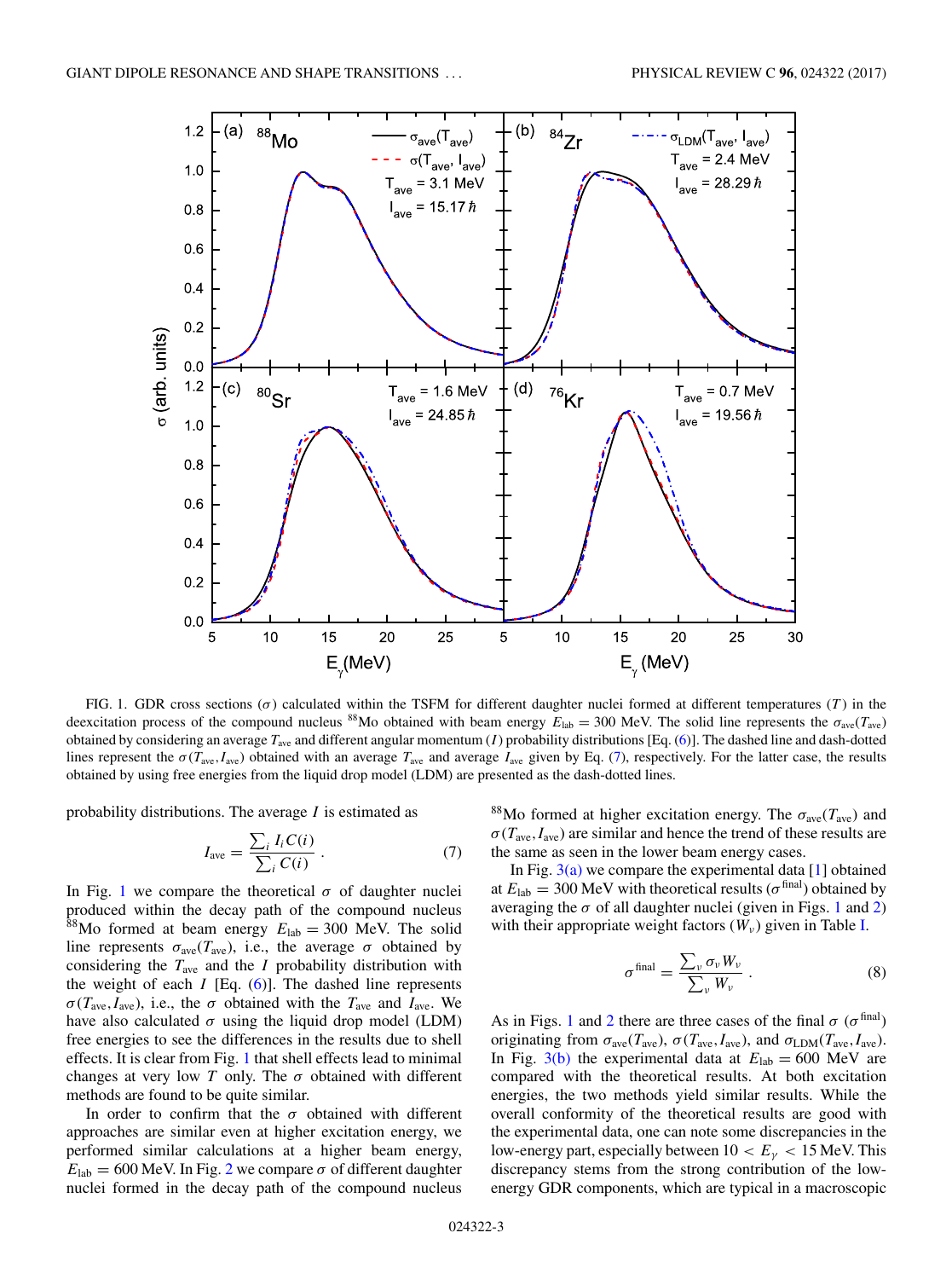<span id="page-3-0"></span>

FIG. 2. Same as Fig. [1,](#page-2-0) but for the beam energy  $E_{lab} = 600$  MeV.

approach for GDR with an assumed energy dependence of  $\Gamma$ [Eq. [\(5\)](#page-1-0)]. This effect gets pronounced at higher excitation where the deformation and Coriolis effects increase the splitting of the GDR components. The GDR strength functions obtained with both PDM and LSD calculations are slightly narrower than the experimental data at the lower energy, whereas the results of our calculations show a better fit with the data. Our results are also in better agreement with the observed high-energy tail at both the energies.

An important conclusion from these results is that it is not necessary to calculate the theoretical  $\sigma$  at each value of T and I obtained in the probability distribution with their respective weights, instead the  $\sigma$  obtained at the average values of T and I are good enough to compare with the experimental data. Normally the  $T_{\text{ave}}$  and  $I_{\text{ave}}$  values are smaller than the initial T and I of the compound nucleus.

In Fig. [4,](#page-4-0) we have compared the GDR width of  $88$ Mo obtained with TSFM with the experimental data. The filled upward triangles connected with solid line, filled downward triangles connected with dashed line, and filled circles connected with dash-dotted line represents the  $\Gamma$  originating from  $\sigma_{\rm ave}^{\rm final}(T_{\rm ave})$ ,  $\sigma^{\rm final}(T_{\rm ave},I_{\rm ave})$ , and  $\sigma_{\rm LDM}^{\rm final}(T_{\rm ave},I_{\rm ave})$ , respectively, as presented in Fig. [3.](#page-4-0) All three results are able to explain the

experimental  $\Gamma$  at  $T = 2$  MeV very well. The  $\Gamma$  originating from  $\sigma_{\text{ave}}(T_{\text{ave}})$  overestimates the experimental data at  $T =$ 3.1 MeV. We have also presented the  $\Gamma$  (open circles connected with dotted line) obtained with the phonon damping model (PDM) and results obtained with LSD model (upward and downward open triangles connected with lines) taken from Ref. [\[1\]](#page-6-0) for comparison. The TSFM results yield larger widths than the PDM and this fact can be ascribed to the role of shape fluctuations inherent in TSFM leading to a larger average deformation and hence a larger width. Consequently, the  $\Gamma$ from TSFM does not saturate with  $T$ . With the increase in  $I$ and the resulting Coriolis splitting of GDR components [\[43\]](#page-7-0),  $\Gamma$  increases further unless modified by strong transitions in the shape. In our calculations, we assumed that the  $\Gamma_0$  value is independent of  $T$ . In Ref. [\[1\]](#page-6-0), the authors considered the T dependence of  $\Gamma_0$  in LSD calculations in order to explain the experimental results. But even after considering the T dependence in  $\Gamma_0$ , the results obtained within the LSD still are not able to describe the GDR width at  $T = 2$  MeV, whereas, without considering the  $T$  dependence of  $\Gamma_0$ , the LSD model underestimates the GDR width at both temperatures. Our results obtained without considering the T dependence on  $\Gamma_0$ give a better agreement with the data.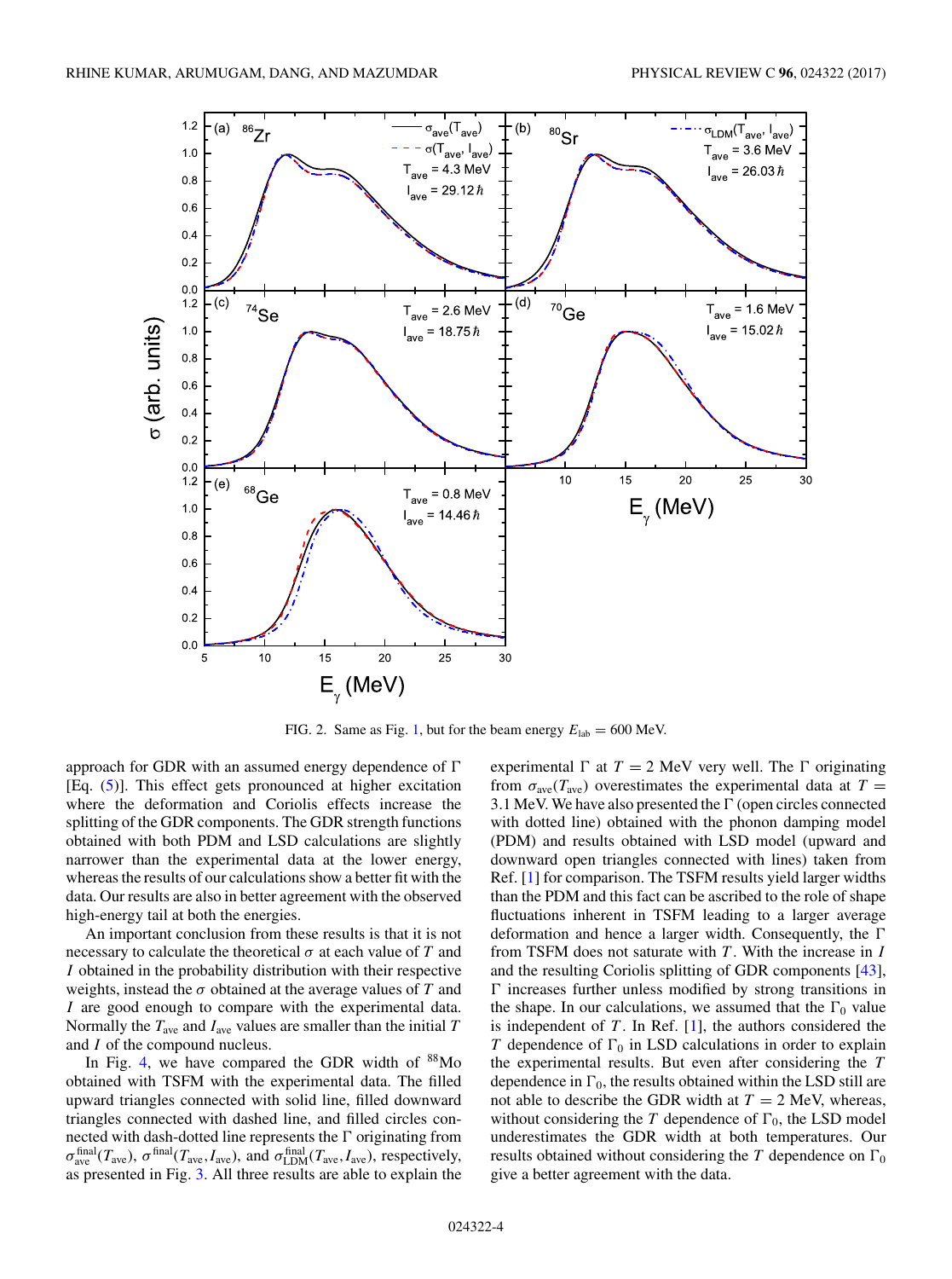$E_{\text{lab}}$  = 600 MeV

(a)

 $= 300$  MeV

Expt.

 $\sigma_{\rm ave}^{\rm final}$ (T<sub>ave</sub>

™a" (T

25

30

<span id="page-4-0"></span> $0.15$ 

 $0.10$ 

 $0.05$ 

 $0.00$ 

 $0.10$ 

 $0.05$ 

 $0.00$ 

5

 $\sigma$  (arb. units)

 $88$ Mo



 $15$ 

20

 $10$ 

To understand the shape transitions in  $88$ Mo as a function of  $T$  and  $I$ , we calculated the free-energy surfaces (FES) within the microscopic-macroscopic approach at a few chosen combinations of T and I. The FES obtained at  $T = 2$  MeV and  $I = 30, 40, 50,$  and 60  $\hbar$  are presented in Fig. [5,](#page-5-0) where we see that the most probable shape of the nucleus is an oblate shape at  $I = 30 \hbar$  and remains so even at high I. As I increases from 30 to 60  $\hbar$ , the axial deformation parameter ( $\beta$ ) of the nucleus gradually increases from <sup>∼</sup>0.1 to 0.3. Apart from this smooth change in  $\beta$ , we do not observe any significant shape transition. The features of the FES at lower I remain unaltered at higher T but at  $I \sim 60 \hbar$  our calculations suggest significant shape changes. The FES calculated at  $T = 2.5$  and 3 MeV for the cases  $I = 55$  and 60  $\hbar$  are presented in Fig. [6.](#page-5-0) At  $T = 2.5$  MeV, the nucleus has an oblate minimum up to  $I = 55 \hbar$ , but at  $I = 60 \hbar$ , there is a clear and sharp transition to a triaxial shape with the most probable shape having  $\beta \sim 0.5$  and  $\gamma \sim -150^{\circ}$ . A second minimum at  $\beta \sim 0.4$  and  $\gamma \sim -180^\circ$  which is an oblate shape has a very low free energy suggesting a coexisting shape. This transition along with the broadening or splitting of the minimum in the FES leads to enhanced fluctuations of the shape. At  $T = 3$  MeV, the FES shows gamma-softness with the most probable shape at  $\beta = 0.3$  and  $\gamma = -180^\circ$  at  $I = 55 \hbar$ . At  $I = 60 \hbar$  the minimum moves to  $\beta \sim 0.5$  and  $\gamma \sim -140^{\circ}$ which is a nearly prolate shape. This shape transition from a noncollective oblate shape to a collective rotating lightly deformed prolate shape is the Jacobi transition.

To check whether such shape transitions occur at high  $T$ , we calculated the FES at  $T = 3.5$  MeV and the results are



FIG. 4. GDR width  $\Gamma$  of  $^{88}$ Mo calculated using TSFM at two different excitation energies as a function of  $T$ . The filled upward triangles connected with solid line represent  $\Gamma$  of the final  $\sigma$  presented in Fig. 3, where  $\sigma$  of the daughter nuclei are obtained by considering the  $T_{\text{ave}}$  and I probability distributions [Eq. [\(6\)](#page-1-0)]. The filled downward triangles connected with dashed line and filled circles connected with dash-dotted line represent the  $\Gamma$  of the final  $\sigma$ , where  $\sigma$  of the daughter nuclei are obtained by considering the  $T_{\text{ave}}$  and  $I_{\text{ave}}$  within the TSFM with free energies obtained from the microscopic-macroscopic approach and LDM, respectively. The experimental results are taken from Ref. [\[1\]](#page-6-0). The widths obtained within the PDM and LSD taken from Ref. [\[1\]](#page-6-0) are also shown with open circles and open triangles. The lines are drawn just to guide the eyes.

presented in Fig. [7.](#page-6-0) The nucleus has an oblate shape up to  $I = 50 \hbar$ , similar to the results at lower T but with a larger deformation and a shallower minimum. As I increases from 30 to 50  $\hbar$ ,  $\beta$  increases from 0.1 to 0.3. At  $I = 55 \hbar$  the FES shows a strong gamma-softness with its most probable shape at  $\beta \sim 0.45$  and  $\gamma = -140^\circ$ . The nucleus undergoes the Jacobi transition at  $I \sim 55 \hbar$ . At  $I = 60 \hbar$  the FES indicates shape coexistence with its most probable shape at  $\beta \sim 0.5$  and  $\gamma = -140^\circ$  and a second minimum at  $\beta \sim 0.4$ and  $\gamma \sim -180^\circ$ . In general, the FES calculations show that the nuclear deformation increases with  $T$  and  $I$ . At higher  $T$ , as  $I$  increases, the FES shows a gamma-softness before the nucleus undergoes a Jacobi shape transition. All these factors will increase the GDR width at higher  $T$  and  $I$  and hence the GDR width will not saturate at high  $T$  and  $I$ . Considering the role of enhanced fluctuations at higher T and the Coriolis splitting of GDR components at higher  $I$ , the rate of increase in the GDR width of the 88Mo nucleus increases with the increase in  $T$  and  $I$ . It is worth mentioning that, in Ref. [\[10\]](#page-6-0), the authors introduced a new method by combining the LSD model with the collective model; by solving the collective-model Schrödinger equations, one can take into account the large-amplitude nuclear shape fluctuations in the nuclear Jacobi and Poincaré shape transitions.

# **IV. SUMMARY**

The GDR built in the excited states of <sup>88</sup>Mo nuclei is studied within the TSFM and compared with recent measurements.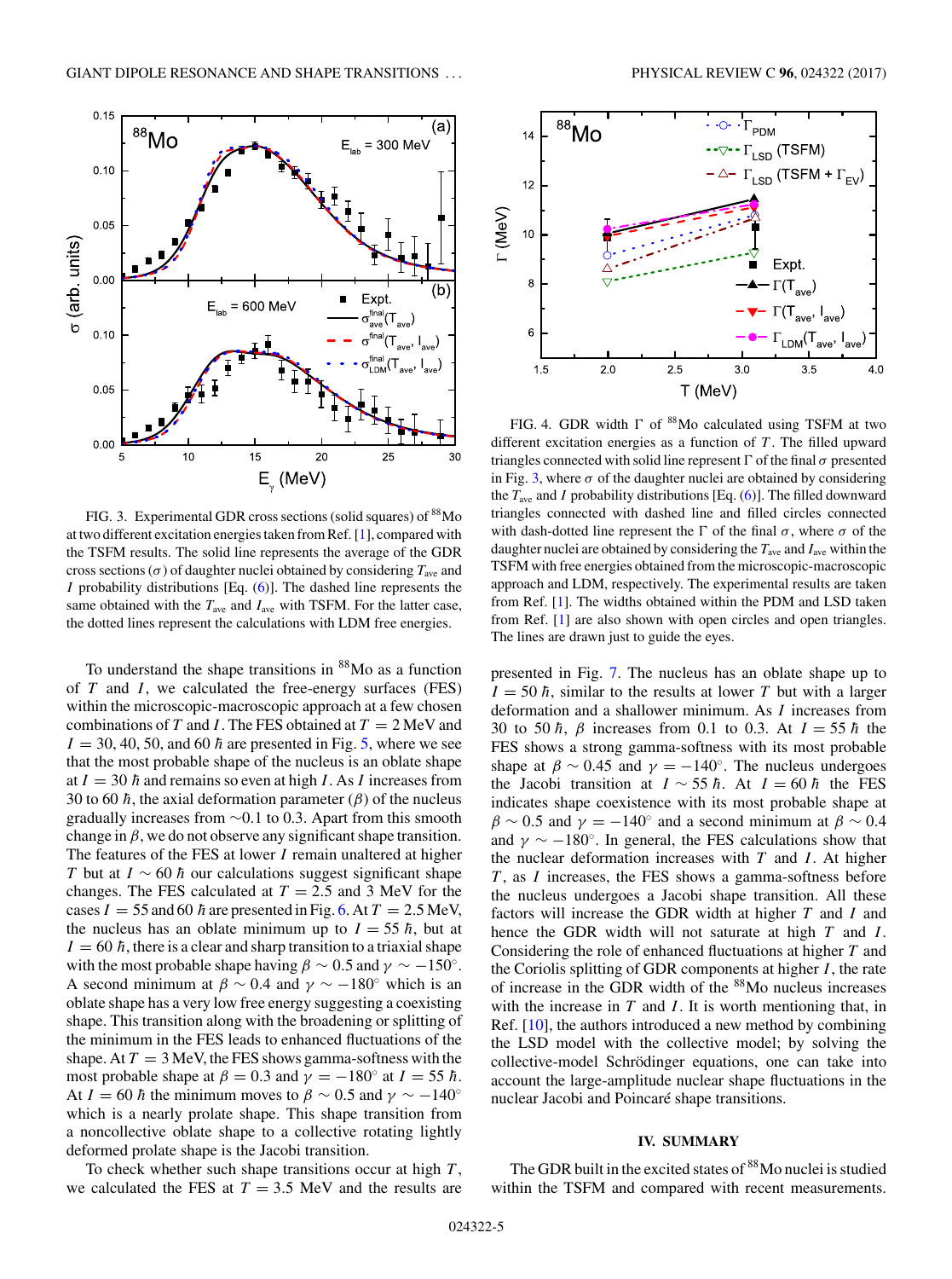<span id="page-5-0"></span>

FIG. 5. FES of <sup>88</sup>Mo at T = 2 MeV with different I. In this convention,  $\gamma = 0^\circ$  and  $-120^\circ$  represent the noncollective and collective prolate shapes, respectively;  $\gamma = -180°$  and  $-60°$  represent the noncollective and collective oblate shapes, respectively. The contour line spacing is 0.2 MeV. The most probable shape is represented by a filled circle and first two minima are represented by thicker lines.

The overall agreement with the data is good except for the pronounced low-energy component inherent in the macroscopic description of GDR. It is found that the GDR cross sections of the daughter nuclei formed during the deexcitation process of a compound nucleus according to the probability distributions in temperature  $(T)$  and angular momentum  $(I)$ , are very similar to the GDR cross sections of daughter nuclei obtained with average  $T(T_{\text{ave}})$  and average  $I(T_{\text{ave}})$  value. In the range of  $2 \lesssim T \lesssim 3$  MeV, the data suggest a slower increase in

the GDR width  $(\Gamma)$  whereas the TSFM and the PDM suggest a larger increase. FES calculations for 88Mo reveals that the axial deformation  $(\beta)$  and the shallowness of the minimum increases with  $I$  and  $T$ . Considering the additional effects of enhanced fluctuations at larger  $T$  and larger Coriolis splitting of GDR components, one expects a rapid increase in  $\Gamma$  at higher I and T . The FES calculations depict a clear Jacobi shape transition at  $I \sim$  55  $\hbar$  leading to highly deformed shapes which is more favored at higher  $T$ .



FIG. 6. Same as Fig. 5, but at  $T = 2.5$  and 3 MeV.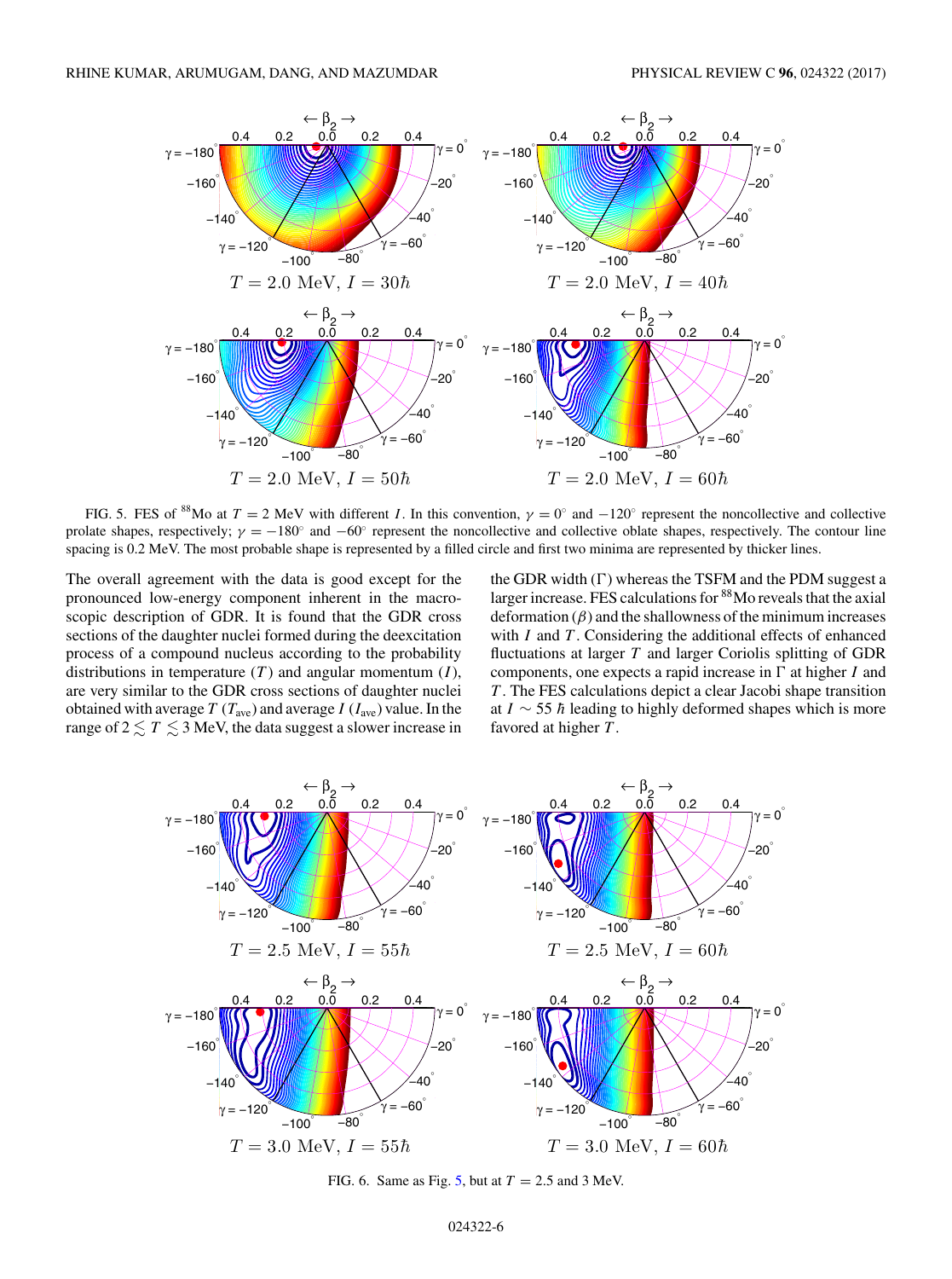<span id="page-6-0"></span>

FIG. 7. Same as Fig. [5,](#page-5-0) but at  $T = 3.5$  MeV.

## **ACKNOWLEDGMENTS**

The authors thank M. Ciemala, M. Kmiecik, and A. Maj for providing the experimental data and for their fruitful discussions and suggestions. We acknowledge financial support

- [1] M. Ciemała, M. Kmiecik, A. Maj, K. Mazurek, A. Bracco, V. L. Kravchuk, G. Casini, S. Barlini, G. Baiocco, L. Bardelli *et al.*, [Phys. Rev. C](https://doi.org/10.1103/PhysRevC.91.054313) **[91](https://doi.org/10.1103/PhysRevC.91.054313)**, [054313](https://doi.org/10.1103/PhysRevC.91.054313) [\(2015\)](https://doi.org/10.1103/PhysRevC.91.054313).
- [2] D. R. Chakrabarty, V. M. Datar, S. Kumar, G. Mishra, E. T. Mirgule, A. Mitra, P. C. Rout, V. Nanal, D. Pandit, S. Mukhopadhyay *et al.*, [Phys. Rev. C](https://doi.org/10.1103/PhysRevC.85.044619) **[85](https://doi.org/10.1103/PhysRevC.85.044619)**, [044619](https://doi.org/10.1103/PhysRevC.85.044619) [\(2012\)](https://doi.org/10.1103/PhysRevC.85.044619).
- [3] C. Ghosh, G. Mishra, A. K. R. Kumar, N. Dokania, V. Nanal, R. G. Pillay, S. Kumar, P. C. Rout, S. Joshi, and P. Arumugam, [Phys. Rev. C](https://doi.org/10.1103/PhysRevC.94.014318) **[94](https://doi.org/10.1103/PhysRevC.94.014318)**, [014318](https://doi.org/10.1103/PhysRevC.94.014318) [\(2016\)](https://doi.org/10.1103/PhysRevC.94.014318).
- [4] D. Pandit, S. Mukhopadhyay, S. Bhattacharya, S. Pal, A. De, S. Bhattacharya, C. Bhattacharya, K. Banerjee, S. Kundu, T. K. Rana *et al.*, [Phys. Rev. C](https://doi.org/10.1103/PhysRevC.81.061302) **[81](https://doi.org/10.1103/PhysRevC.81.061302)**, [061302](https://doi.org/10.1103/PhysRevC.81.061302) [\(2010\)](https://doi.org/10.1103/PhysRevC.81.061302).
- [5] D. Pandit, B. Dey, D. Mondal, S. Mukhopadhyay, S. Pal, S. Bhattacharya, A. De, and S. R. Banerjee, [Phys. Rev. C](https://doi.org/10.1103/PhysRevC.87.044325) **[87](https://doi.org/10.1103/PhysRevC.87.044325)**, [044325](https://doi.org/10.1103/PhysRevC.87.044325) [\(2013\)](https://doi.org/10.1103/PhysRevC.87.044325).
- [6] I. Mukul, A. Roy, P. Sugathan, J. Gehlot, G. Mohanto, N. Madhavan, S. Nath, R. Dubey, I. Mazumdar, D. A. Gothe *et al.*, [Phys. Rev. C](https://doi.org/10.1103/PhysRevC.88.024312) **[88](https://doi.org/10.1103/PhysRevC.88.024312)**, [024312](https://doi.org/10.1103/PhysRevC.88.024312) [\(2013\)](https://doi.org/10.1103/PhysRevC.88.024312).

from the Science and Engineering Research Board (India), DST/INT/POL/P-09/2014. The numerical calculations were carried out using RIKEN Supercomputer HOKUSAI Great-Wave System. A.K.R.K. would like to thank DST-INSPIRE Faculty programe, Government of India.

- [7] A. K. Rhine Kumar and P. Arumugam, [Phys. Rev. C](https://doi.org/10.1103/PhysRevC.92.044314) **[92](https://doi.org/10.1103/PhysRevC.92.044314)**, [044314](https://doi.org/10.1103/PhysRevC.92.044314) [\(2015\)](https://doi.org/10.1103/PhysRevC.92.044314).
- [8] [N. D. Dang, M. Ciemala, M. Kmiecik, and A. Maj,](https://doi.org/10.1103/PhysRevC.87.054313) *Phys. Rev.* C **[87](https://doi.org/10.1103/PhysRevC.87.054313)**, [054313](https://doi.org/10.1103/PhysRevC.87.054313) [\(2013\)](https://doi.org/10.1103/PhysRevC.87.054313).
- [9] N. D. Dang, [Phys. Rev. C](https://doi.org/10.1103/PhysRevC.85.064323) **[85](https://doi.org/10.1103/PhysRevC.85.064323)**, [064323](https://doi.org/10.1103/PhysRevC.85.064323) [\(2012\)](https://doi.org/10.1103/PhysRevC.85.064323).
- [10] K. Mazurek, J. Dudek, A. Maj, and D. Rouvel, [Phys. Rev. C](https://doi.org/10.1103/PhysRevC.91.034301) **[91](https://doi.org/10.1103/PhysRevC.91.034301)**, [034301](https://doi.org/10.1103/PhysRevC.91.034301) [\(2015\)](https://doi.org/10.1103/PhysRevC.91.034301).
- [11] [T. Sil, S. Shlomo, B. K. Agrawal, and P.-G. Reinhard,](https://doi.org/10.1103/PhysRevC.73.034316) *Phys. Rev.* C **[73](https://doi.org/10.1103/PhysRevC.73.034316)**, [034316](https://doi.org/10.1103/PhysRevC.73.034316) [\(2006\)](https://doi.org/10.1103/PhysRevC.73.034316).
- [12] J. J. Gaardhøje, [Annu. Rev. Nucl. Part. Sci.](https://doi.org/10.1146/annurev.ns.42.120192.002411) **[42](https://doi.org/10.1146/annurev.ns.42.120192.002411)**, [483](https://doi.org/10.1146/annurev.ns.42.120192.002411) [\(1992\)](https://doi.org/10.1146/annurev.ns.42.120192.002411).
- [13] K. A. Snover, [Annu. Rev. Nucl. Part. Sci.](https://doi.org/10.1146/annurev.ns.36.120186.002553) **[36](https://doi.org/10.1146/annurev.ns.36.120186.002553)**, [545](https://doi.org/10.1146/annurev.ns.36.120186.002553) [\(1986\)](https://doi.org/10.1146/annurev.ns.36.120186.002553).
- [14] D. M. Rossi, P. Adrich, F. Aksouh, H. Alvarez-Pol, T. Aumann, J. Benlliure, M. Böhmer, K. Boretzky, E. Casarejos, M. Chartier *et al.*, [Phys. Rev. Lett.](https://doi.org/10.1103/PhysRevLett.111.242503) **[111](https://doi.org/10.1103/PhysRevLett.111.242503)**, [242503](https://doi.org/10.1103/PhysRevLett.111.242503) [\(2013\)](https://doi.org/10.1103/PhysRevLett.111.242503).
- [15] J. Endres, E. Litvinova, D. Savran, P. A. Butler, M. N. Harakeh, S. Harissopulos, R.-D. Herzberg, Krücken, A. Lagoyannis, N. Pietralla *et al.*, [Phys. Rev. Lett.](https://doi.org/10.1103/PhysRevLett.105.212503) **[105](https://doi.org/10.1103/PhysRevLett.105.212503)**, [212503](https://doi.org/10.1103/PhysRevLett.105.212503) [\(2010\)](https://doi.org/10.1103/PhysRevLett.105.212503).